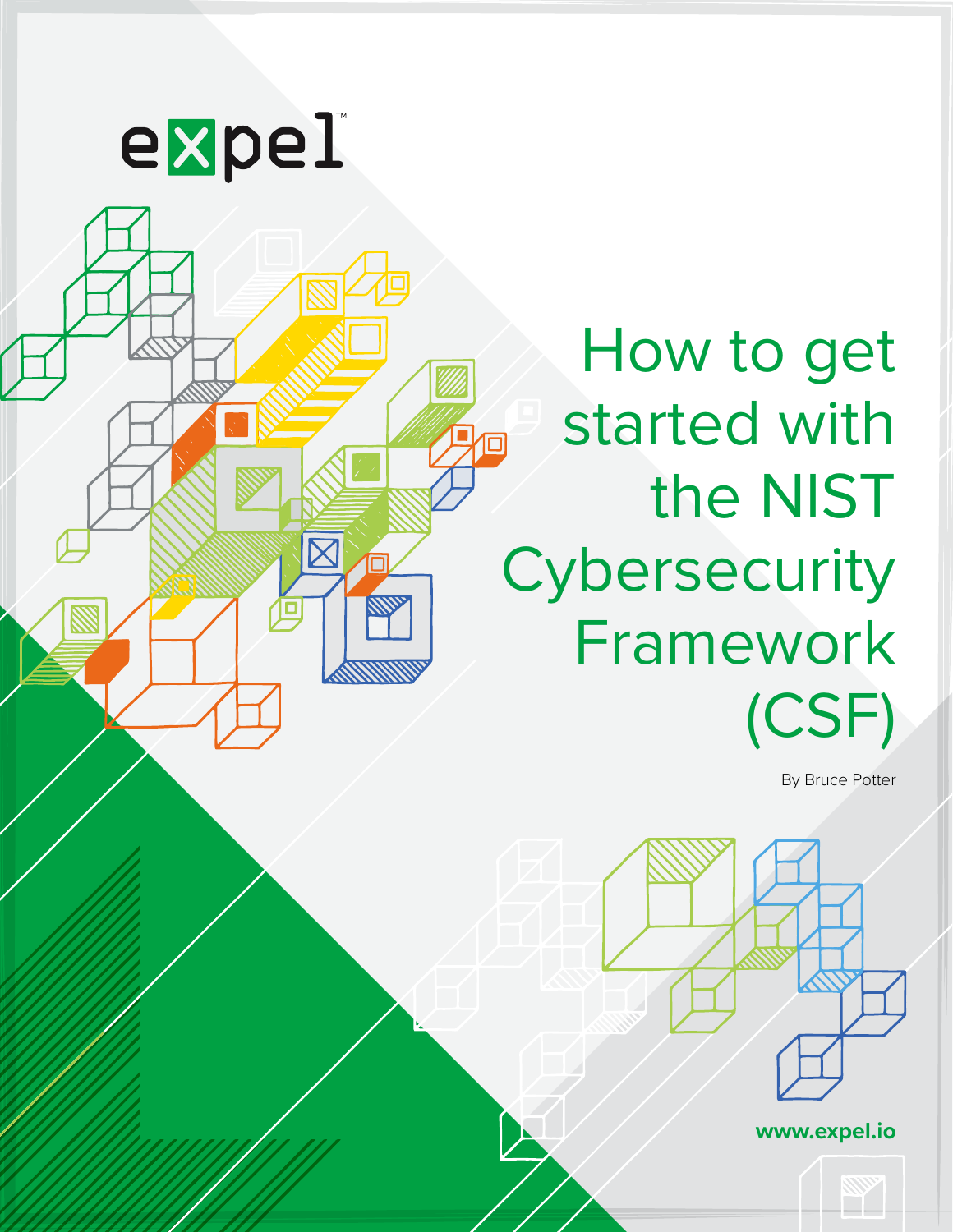# **Contents**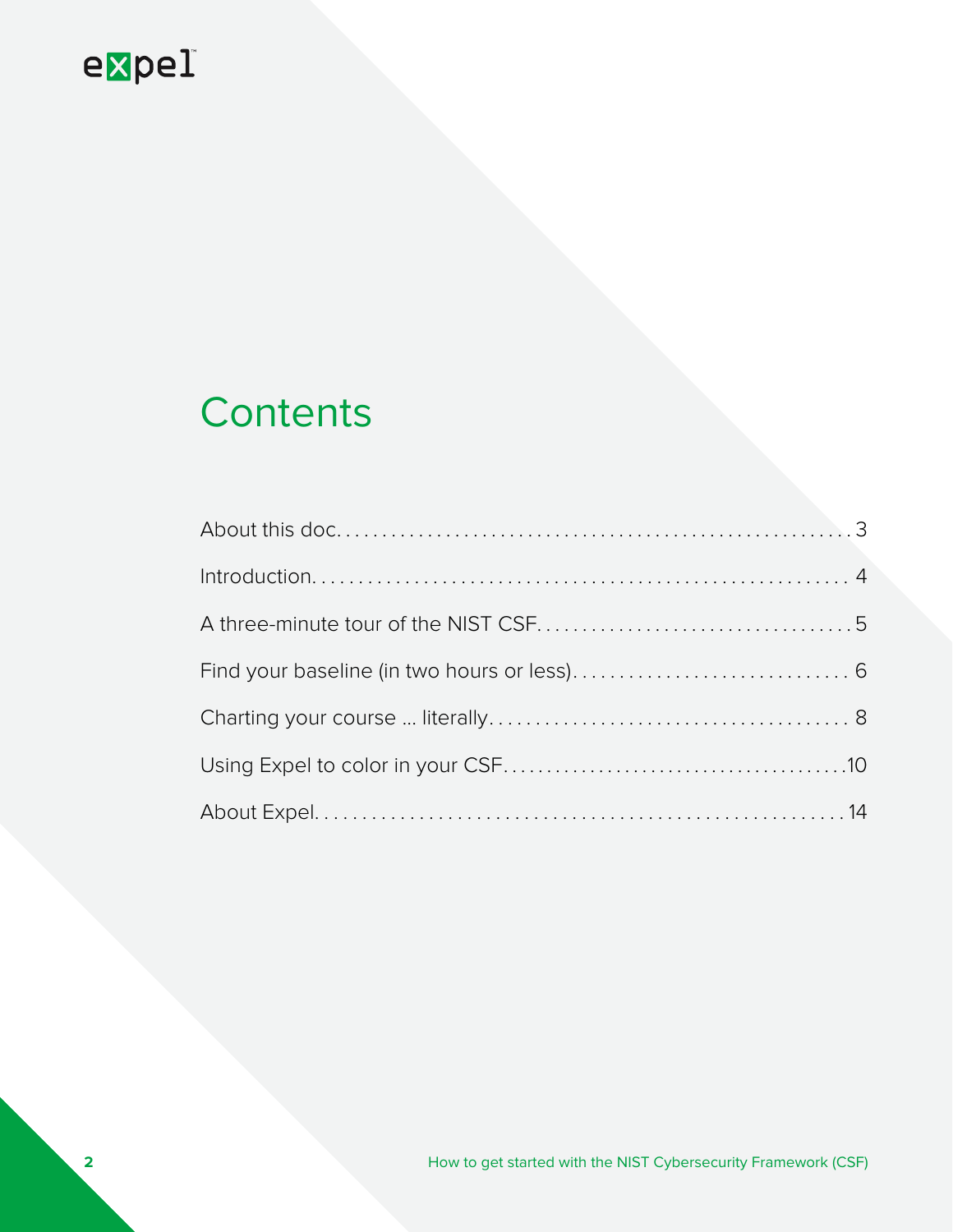# <span id="page-2-0"></span>About this doc

Alright, let's address the elephant in the room. Frameworks aren't known for being page turners — even when they're shortened into seven characters like the NIST CSF. But there are some things you do because they're "good" for you — like going to the doctor, eating well and exercising. The NIST CSF is like that.

While we can't turn the NIST CSF into the latest best seller (sorry!), we can give you a quick tour and show you exactly how Expel can positively affect your NIST CSF ratings — both now ... and over the long term.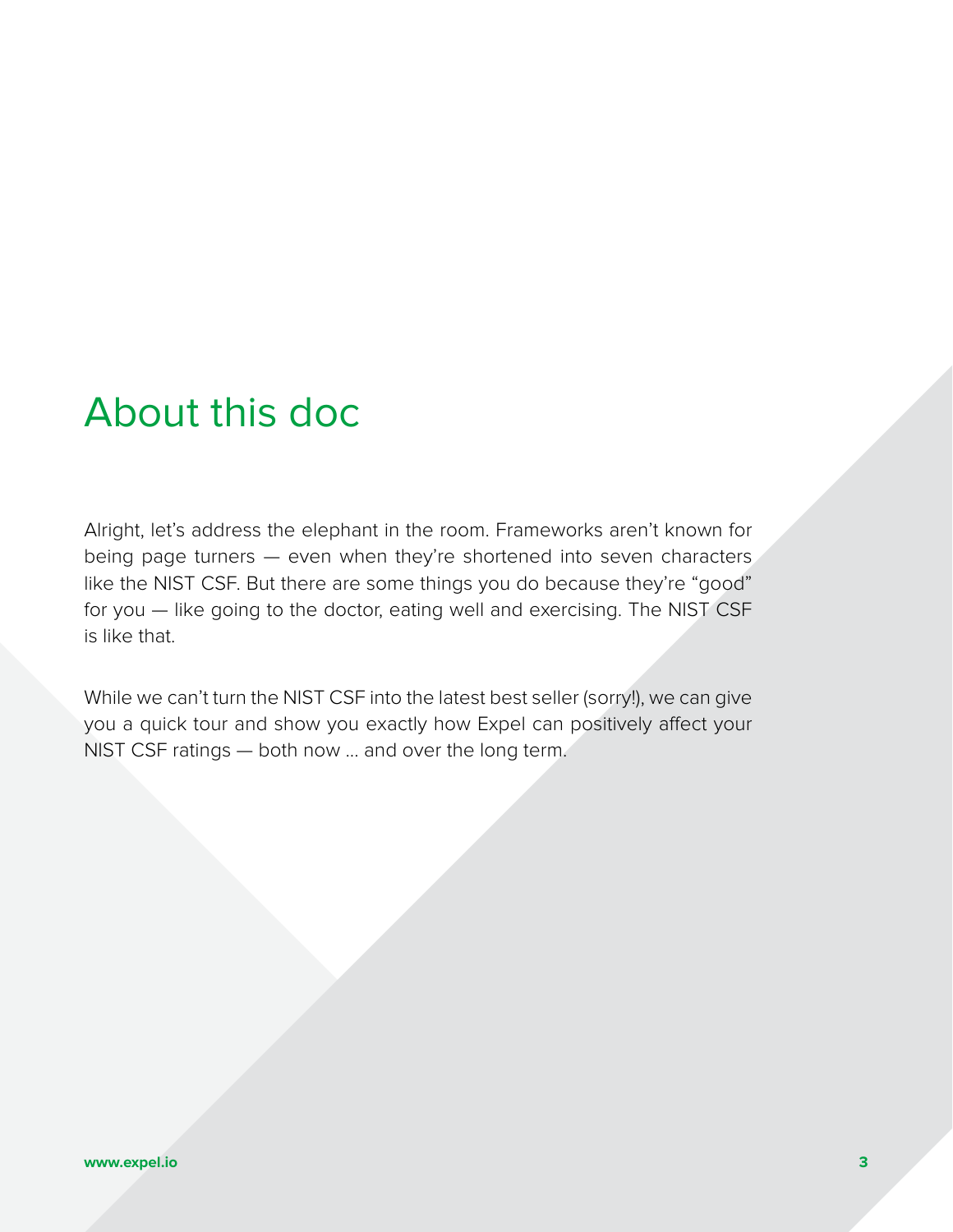<span id="page-3-0"></span>

Newsflash! The [NIST Cybersecurity Framework](https://www.nist.gov/sites/default/files/documents/2017/12/05/draft-2_framework-v1-1_without-markup.pdf) was never intended to be something you could *"do."* It's supposed to be something you can *"use."*

But that's often easier said than done. The CSF can be a confusing and intimidating process to go through. So, if you're at a loss about how to implement it, you're not alone.

But rest assured, since the CSF was released back in 2013, lots of organizations have done it, including Expel. Like others, we've found it to be a useful tool to help us understand where we are and where we're

going as we grow our broader cyber risk management program.

Here at Expel, we are our own customer. That means we use our own service as part of our internal IT security efforts. I've honestly been shocked at the impact using the Expel service had on our CSF scores and wanted to share what I've learned about how Expel can help you on the road to CSF nirvana.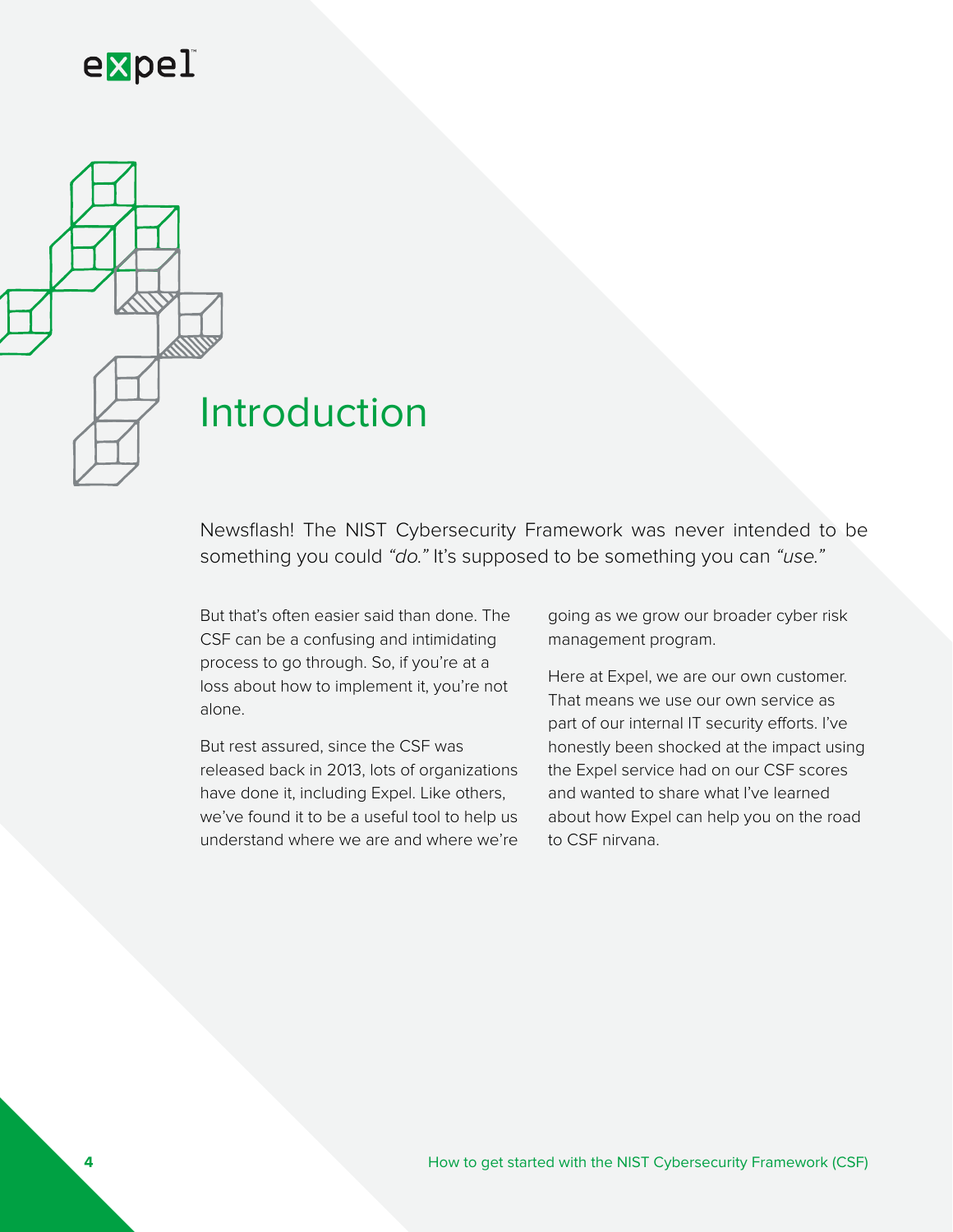# <span id="page-4-0"></span>A three-minute tour of the NIST CSF

Let's start with a "CliffsNotes" overview.

Like an apple, at the core of the CSF is, unsurprisingly, the Core. The Core is meant to capture the entirety of cybersecurity. Yup, pick anything related to cybersecurity and it should be in the Core. If you're thinking "that sounds ambitious" you're right. To capture everything, the Core is broken down into buckets (and even more buckets inside those buckets).

Or, if you're more outdoorsy, you can think of the Core as a big tree with big branches (aka functional areas), which have smaller branches (aka categories), which have leaves on them (aka sub-categories). Whatever metaphor you choose, the subcategories have the specific types of things you should probably be doing.

The Core has functional areas: identify, protect, detect, respond, and recover. These are basically the lifecycle of cybersecurity without actually being a loop.

Under each functional area, there are categories. For instance, under Identify, there's asset management, business environment, governance, risk assessment, and risk management area. Under each category, there are (unsurprisingly) subcategories. For instance, under asset management, there are six sub-categories

**Asset Management Business Environment Governance overnance Risk Assessment Risk Management Identify**

including things like "Physical devices and systems within the organization are inventoried" and "Software platforms and applications within the organization are inventoried."

The Core is nothing if not comprehensive. It's a big tree, but it's a tree that can really help you mature your cyber risk management posture … which is pretty unique for a tree.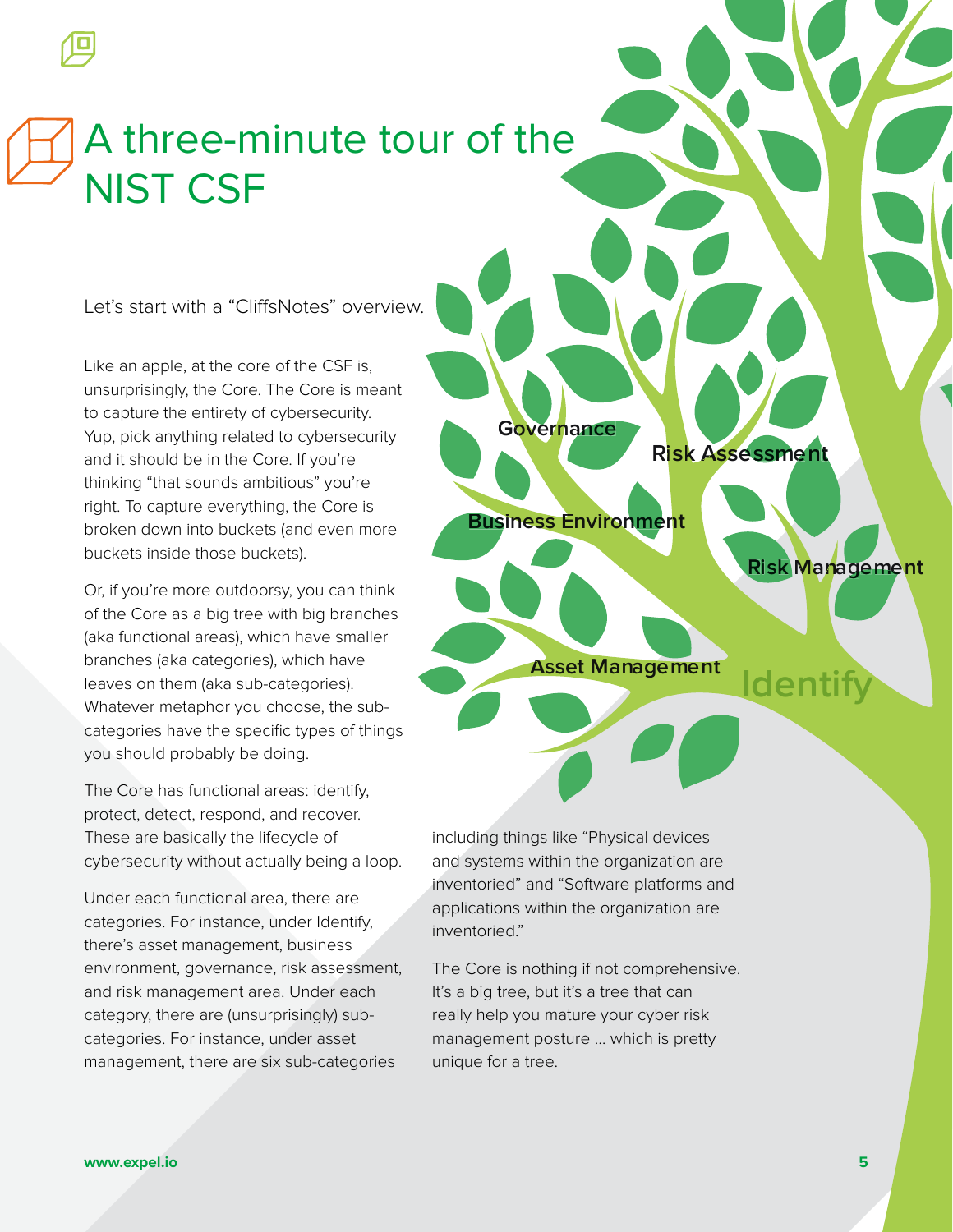# <span id="page-5-0"></span>Find your baseline (in two hours or less)

Whew! Now that we've got that out of the way, what can you do with the Core?

At Expel, we've found the CSF Core can be super helpful to describe where we are and where we want to be with respect to cyber risk management. The first step is getting a baseline of where we're at today.

Here's how we suggest figuring out the "as is" state for your organization.

Start by looking at the sub-categories. You'll see lots of very specific things that you should be doing. For example, under **Anomalies and Events** (AE) in the **Detect** (DE) functional area, there are five subcategories:

- **DE.AE-1:** A baseline of network operations and expected data flows for users and systems is established and managed
- **DE.AE-2:** Detected events are analyzed to understand attack targets and methods
- **DE.AE-3:** Event data are aggregated and correlated from multiple sources and sensors
- **DE.AE-4:** Impact of events is determined
- **DE.AE-5:** Incident alert thresholds are established

You'll probably look at these subcategories and think "yeah, I'm kinda doing those things," which is good. But how *well* are you doing them? At Expel we use a six-point scale to rate ourselves on each subcategory (we're computer scientists, so our scale starts at 0). Here's what the scale looks like:

- **0** Nope, we're not doing this at all
- **1** It's ad hoc, we only do it in cases where we have to
- **2** We do it ... but it's not consistent or structured
- **3** We do it consistently ... but it's not best practice and it could be better aligned with the business
- **4** We do it well and I wouldn't be ashamed to show this to my peers
- **5** We're world class (as in, we're one of the best in the world)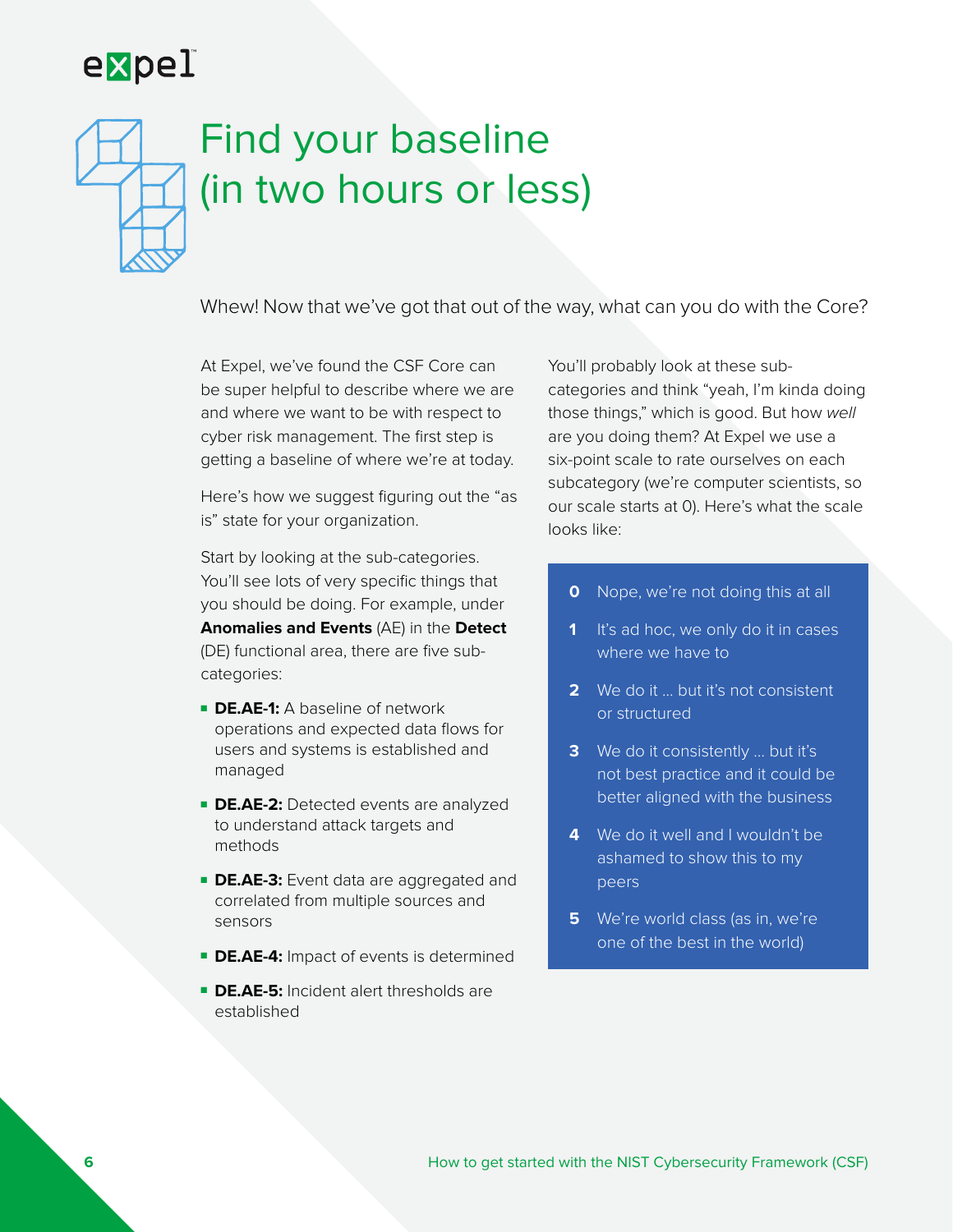By applying this scale to the (gulp!) 98 subcategories you'll get a good measure of where your organization stands. Just don't forget that there are *98* sub-categories. So, don't overthink it. You don't need to spend a bunch of time debating the finer points of each score.

For instance, resist the urge to add significant digits to the scale. Try to stick with integer ratings. If you must, allow yourself ½ increments (for example, you can score a 2, 2.5, 3, 3.5, etc). If you're incrementing by tenths you're in the [danger zone](https://www.youtube.com/watch?v=OWwOJlOI1nU) … and under *no* circumstance should you go to the hundredths place. Not ever. That's far too much specificity for what's meant to be a quick assessment of where you stand.

At a leisurely pace of two sub-categories per minute you'll be done in an hour and even have time for a break.

Once you're done with the selfassessment, take that break and then do it again. But this time, instead of documenting where you *are*, document where you *want to be*. When building your "to-be," be aware that (with the rare exception) you don't need to be a five. Being "world class" in anything takes a lot of effort and resources. Organizations that require world class security controls generally know it and are prepared to shell out megabucks (or megaBitcoin) to achieve it. In most cases you should probably be shooting for a four — sometimes a bit higher, sometimes a bit lower.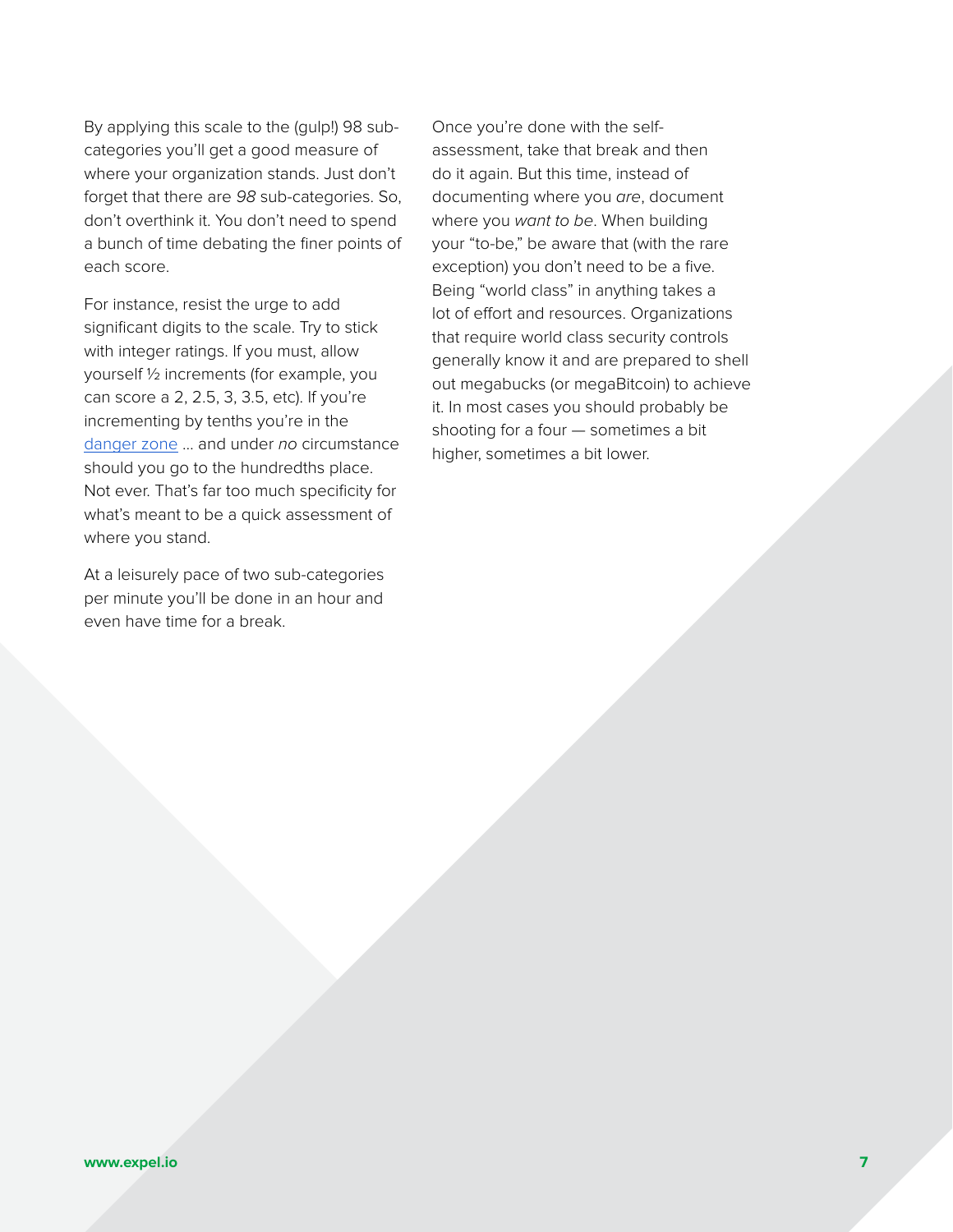# Charting your course ... literally

OK. So now you've got a lot of data and you're thinking "how the heck do I analyze and interpret all of this data" and "how are my execs (who only understand simple shapes and primary colors) going to understand this?" You're in luck. With this "how to", we're releasing the [Expel self-scoring tool](http://info.expel.io/expel-self-scoring-tool-for-nist-csf) [for NIST CSF](http://info.expel.io/expel-self-scoring-tool-for-nist-csf). It's an excel spreadsheet that'll track all of your info and (bonus!) it'll autogenerate fancy shmancy radar charts for you.

The spreadsheet rolls up all of your scores for each subcategory into an average for the category that you can use to see exactly where you stand and where you want to be. You can see an example of the type of graph the spreadsheet can create on the next page.

These graphs do a good job of highlighting the areas where you're doing really well (in this case, Identity: Governance) and areas where you need to focus your efforts (Detect, Respond and Recover). Every organization is different, so don't let the gaps freak you out. Remember that the CSF is an attempt to cover *everything* in cyber risk management. So even in large, mature organizations there are going to be

areas that haven't been a priority and large gaps between where you're at and where you want to be.

Now what? Well, it's time to prioritize and plan. Unfortunately, we don't have a spreadsheet to autogenerate that. Based on your business needs and the types of risks you're most concerned about, you'll need to figure out what gaps you want to work on and how you're going to close them. It's important to set expectations (with yourself and up the chain). Closing gaps isn't a short-term program. What usually emerges is a strategic plan with lots of little pieces that fall into place along the way.

<span id="page-7-0"></span>expel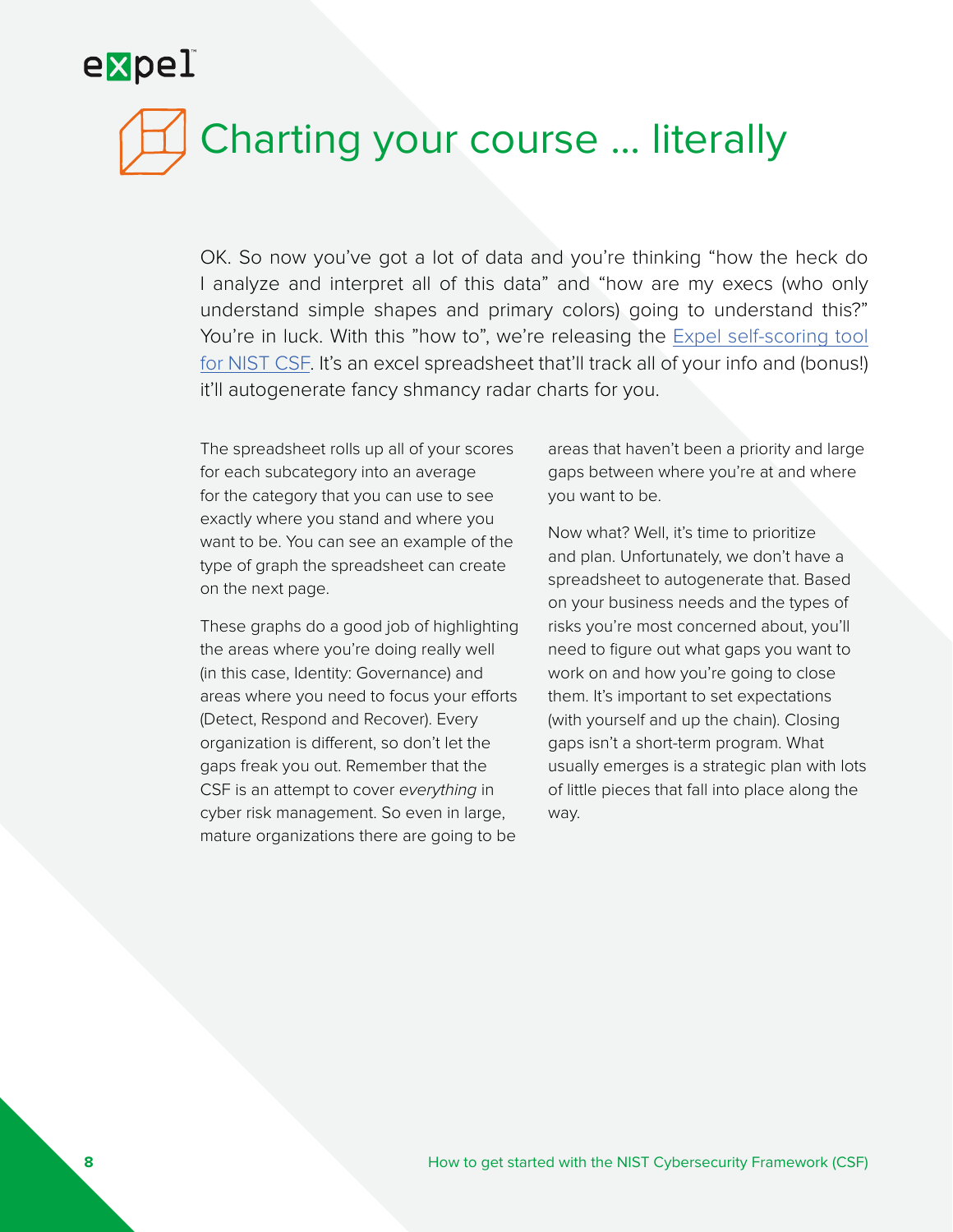

#### **NIST Cybersecurity Framework Analysis: Current State vs. Goal**

## ProTip

**Re-evaluate yourself quarterly. It's a good way to check your progress, keep yourself honest and tweak the plan if need be.**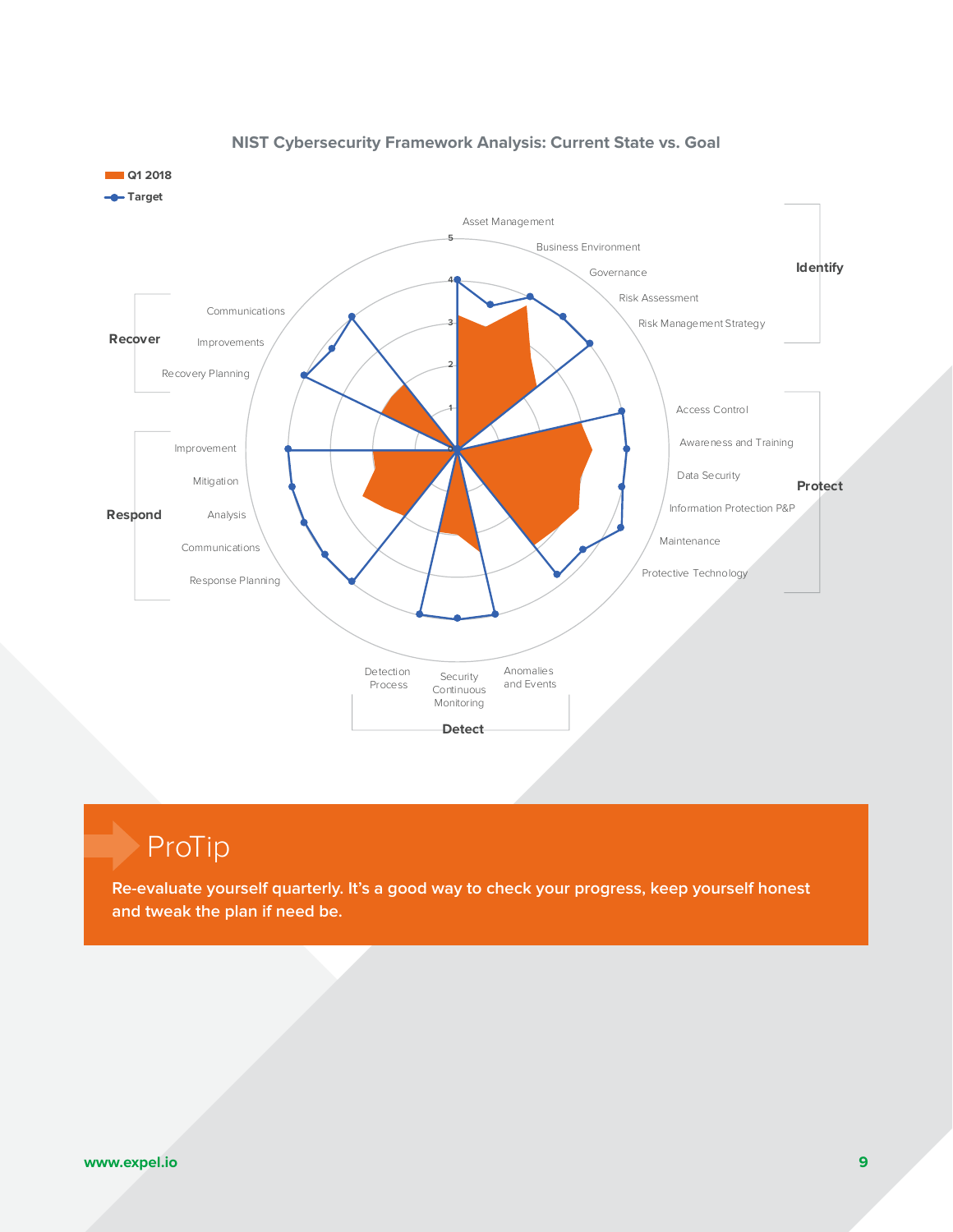<span id="page-9-0"></span>

As I mentioned before, we've gone through the exercise I outlined above here at Expel. And we also *use* Expel to *protect* Expel. As a result, we've got an idea of how Expel can impact CSF scores.

To understand the answer, first you need to understand a bit of [what Expel does](https://expel.io/managed-security/). In short, our transparent managed security service monitors your network 24x7, investigates bad activity and helps you get the answers you need so you can respond to attackers and keep them out. We do that by using your existing security technologies and ingesting the alerts they create into our Workbench to keep tabs on what's happening in your network. No new endpoints to deploy, no complex integration.

#### **Expel's first-year impact**

For this example, let's assume you've got a reasonable set of existing security controls: you have antivirus on the desktop, a nextgen firewall of some sort and maybe even some other intrusion detection product. But you don't have anyone whose job it is to look at those systems. You're hoping they're defending your network and that they'll sound a siren or blast a red light when something is wrong. In that case, your CSF graph may look a lot like the one above. Now, let's say you decide you want to move to Expel and want to know what your scores would look like. Take a look at the chart on the next page.

Quite the change. Now, let's look at each functional area.

#### **Detect**

Since Expel is a 24x7 service that detects bad and anomalous activities on your network, it lifts all of the Detect scores across the board. Our detection and correlation capabilities, which our analysts and engineers are constantly refining, detect threats in your enterprise and present them to our analysts in a structured and consistent way, 24-hours a day, seven days a week. So, it kinda makes sense that outsourcing your security operations leads to better scores in the Detect function.

#### **Respond**

In the Respond functional area, Expel also has a dramatic impact on each category. Our remediation actions are the reason we can move the needle so much. When we detect a potentially bad activity, we kick off an investigation. Our analysts look at the alerts, gather related data and if we find there's something legit bad going on, we declare it a security incident.

But we don't stop there. We also give you remediation actions for each incident. These actions are concrete steps that you can take to address the threat,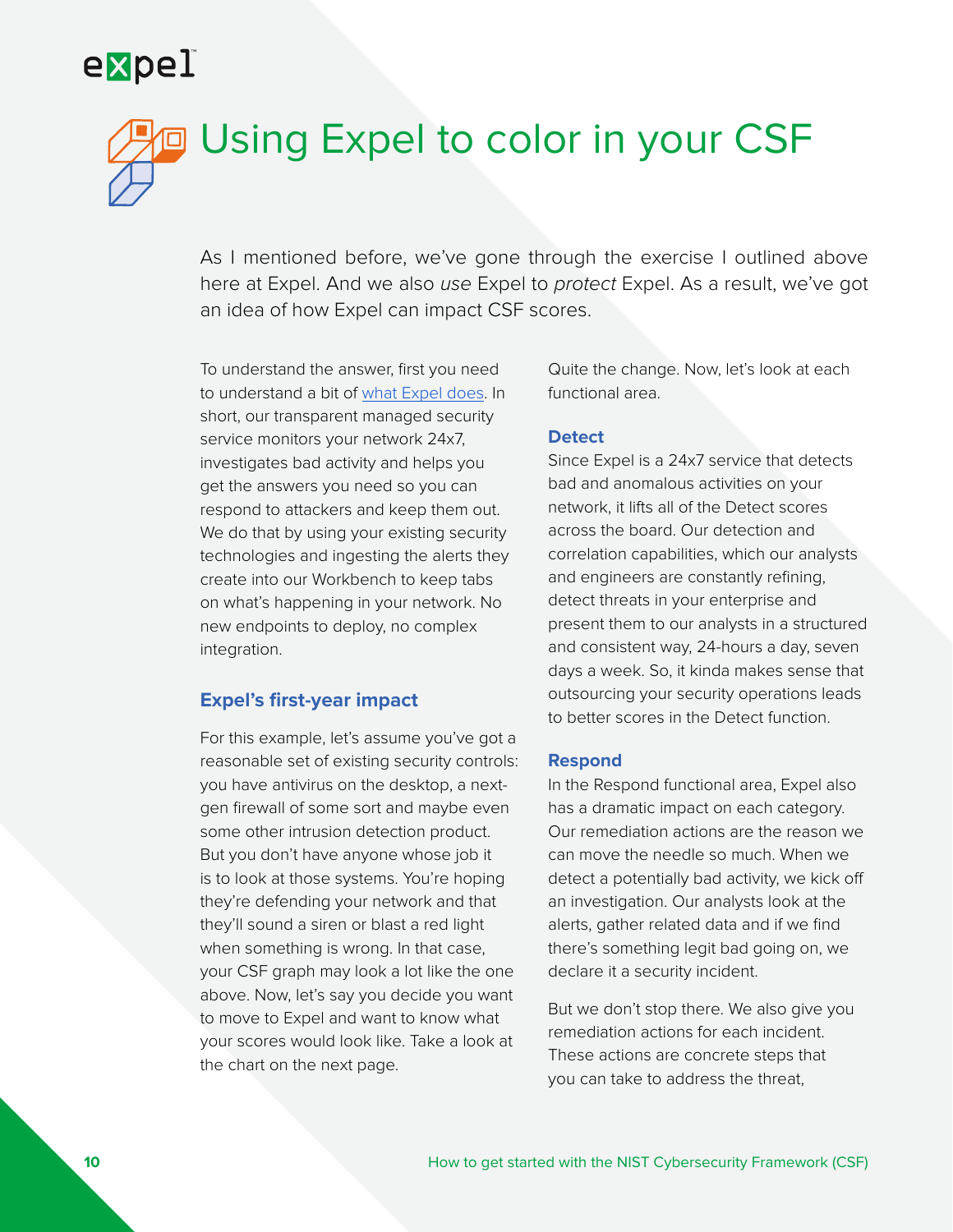

#### **Sample NIST CSF Analysis: Current State vs. With Expel**

accompanied with our analysis and other supporting material. This process adds consistency and technical completeness to your incident response, so you can quickly address the attack and get back to running your business.

Our remediation actions allow you to stand on the shoulders of our world-class platform and analysts, so you get a worldclass response capability. It's a huge lift in an area where many organizations struggle to even get to a "three" despite years of trying.

#### **Recover**

Expel impacts the Recover functional area a bit less than Detect and Respond. Recover is focused on longer-term incident response issues like corporate lessons learned, updating plans, and reputation management. That said, Expel still impacts your Recover score since you're more informed about the incidents you've experienced and the remediation steps you've taken. The net result is that your Recover activities are better informed and more mature.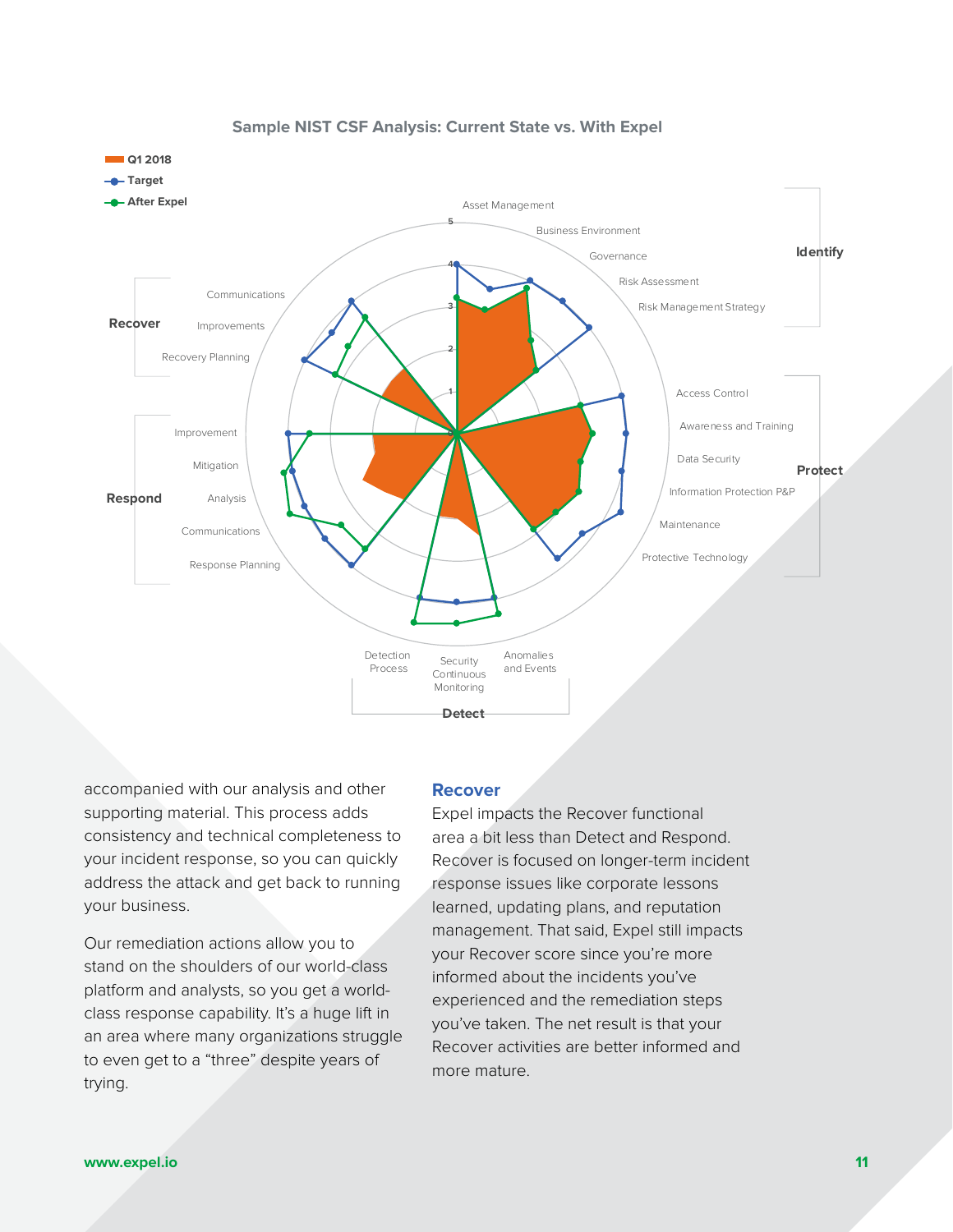

#### **Expel down the road**

Now, fast forward 12 months and let's look at what things look like after you've been an Expel customer for a year. Unsurprisingly, you'll continue to make incremental improvements to Detect, Respond and Recover as you continue to refine those functional areas. But now there are also big jumps in Identify and Protect because over time Expel provides more and more impact in the early lifecycle functional areas.

As we get to know you as a customer, we learn more about your systems and networks — including what's normal and what's not. Over time, we'll uncover actions we think you should take to make your enterprise more resilient to attack. These [resilience actions](https://expel.io/blog/how-to-use-resilience/) might be configuration changes on your firewall or data protection systems, user training to help with phishing or removal of accounts with shared roles so you can audit more easily. Our analysts know a lot about security, and



#### **Sample NIST CSF Analysis: Expel on day 1 vs. Expel on day 365**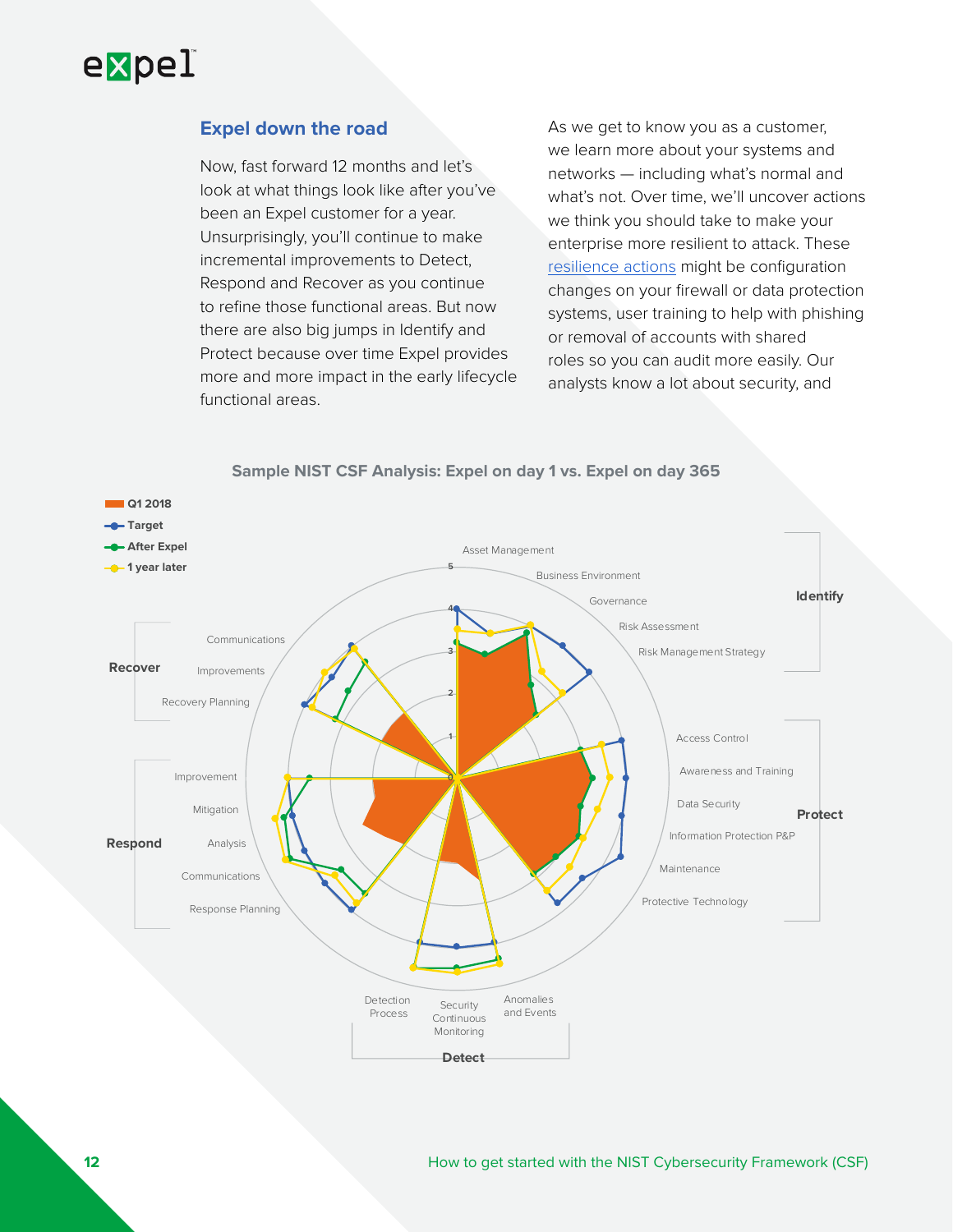we feel you should be able to learn from their expertise. We'll send you resilience actions whenever we uncover these deeper concerns. Sometimes these "ahha" moments will come in the middle of an incident. Other times, we might be out getting a cup of coffee when inspiration strikes. Whenever we have an idea that'll help make your organization more secure, we'll pass that along.

#### **Really?**

I know it sounds too good to be true. And I confess I'm a skeptical curmudgeon so even I was surprised. But ... yes ... really, Expel can help you rapidly close the gaps between where you are and where you want to be from a security risk management perspective.

Heck, that's why I work at Expel. I feel strongly about helping businesses of all sizes be more secure — not just big companies with huge security and risk programs. I think Expel is unique in this regard and can provide a nearly instantaneous lift for your security posture for relatively little expense and time.

## Expel self-scoring tool for NIST CSF

#### **Score yourself in less than two hours**

Get your own copy of Expel's self-scoring tool for the NIST CSF. It's an Excel spreadsheet that'll allow you to capture where you are today and where you want to be tomorrow.

Bonus! It'll also autogenerate fancy schmancy radar charts for you.

**[Get it!](http://info.expel.io/expel-self-scoring-tool-for-nist-csf)**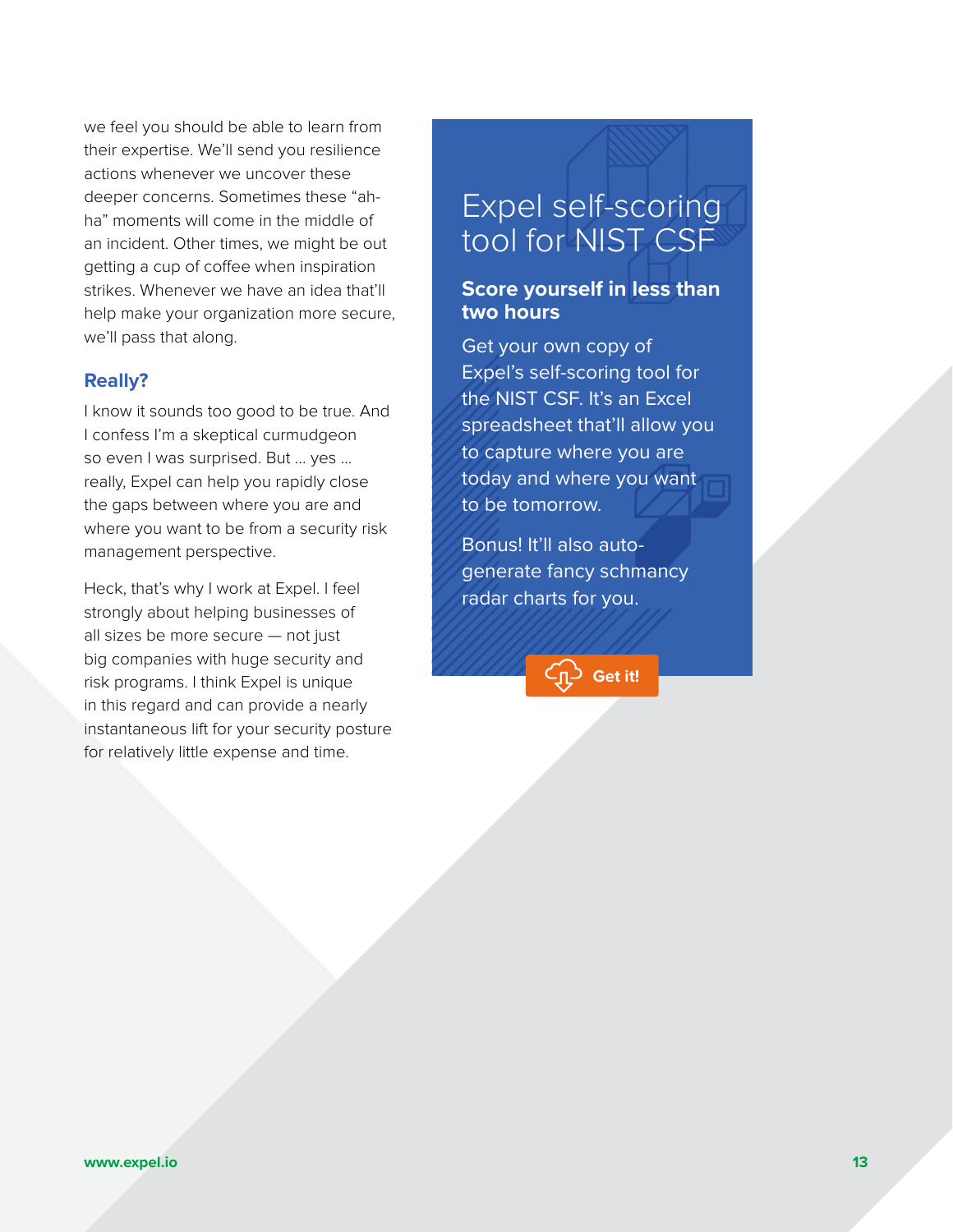<span id="page-13-0"></span>

Expel provides transparent managed security. It's the antidote for companies trapped in failed relationships with their managed security service provider (MSSP) and those looking to avoid the frustration of working with one in the first place.

Transparency is the unique bit. You get 24x7 access to our security analysts so you can watch investigations as they're unfolding and take action immediately — all within a shared interface. Our analysts monitor your environment and investigate suspicious activity using the security products you already own. When we find a problem, we tell you exactly what to do about it including how to fix the root cause of problems that happen over and over. To learn more, check us out at [www.expel.io](http://www.expel.io)